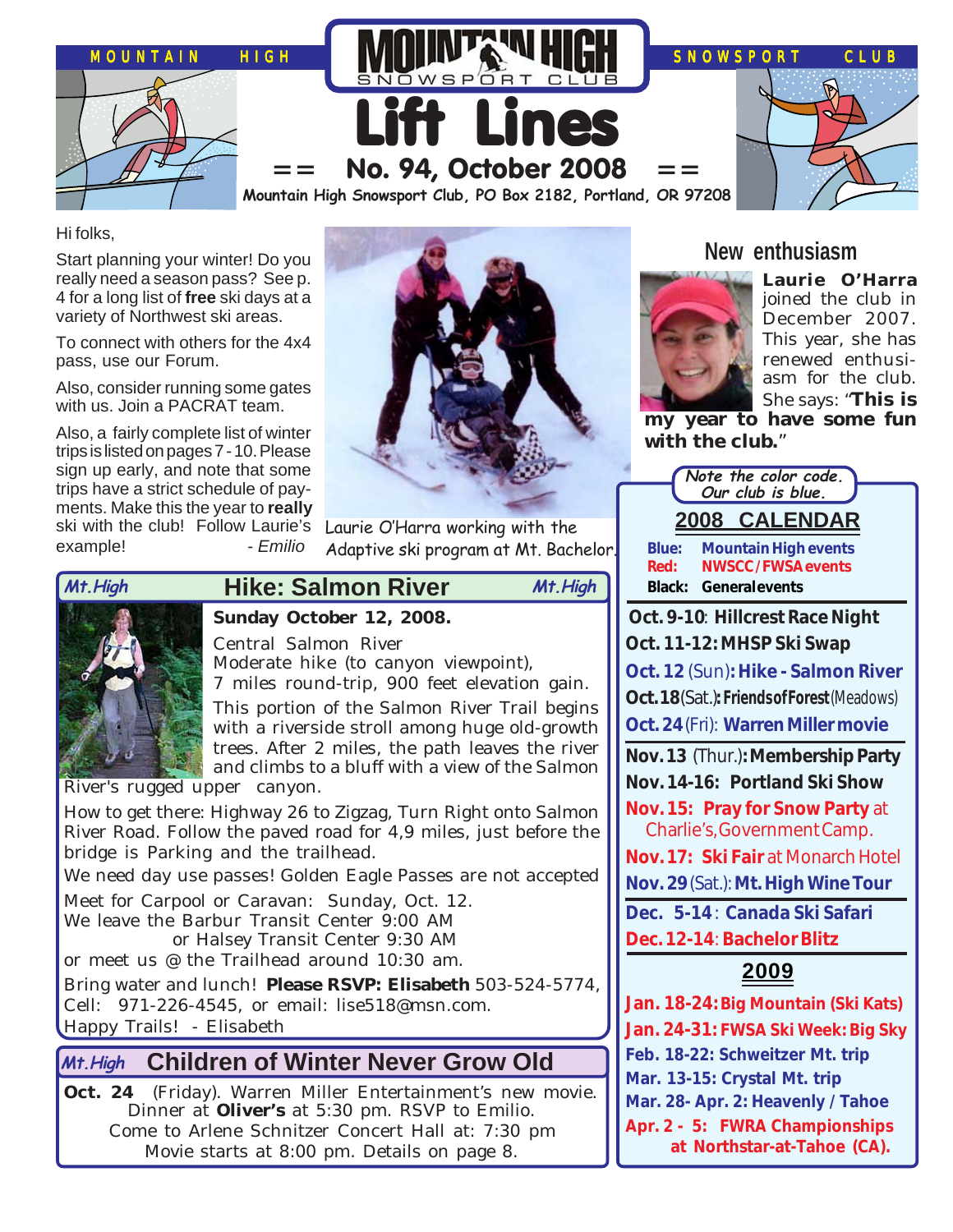*MOUNTAIN HIGH* **Recent Events** *SNOWSPORT CLUB*

### **Mt.High**



## **Mt. High Annual Summer Picnic**

### **by Terry White**

The date: Sunday, August 10th. The time: "High Noon".

The place: Sellwood Park, Area A.

The event: Mt. High Annual Picnic.

Fifty to Sixty snow-riders, friends and families joined for an entertaining day of softball, food and commodore.

Past president **Gary Stevenson**, lead all participants in our annual softball game. No one got hurt. Everyone had fun. A very successful game!

Down to the picnic area, where **Suzanne Stevenson** was busy grilling a large variety of hot dogs. **Gordy Lusk**, V.P., boiled some of the dogs. Then provided a fresh cooked Corn-On-The-Cob. Add in all the salads, chips and dips, along with the great deserts provided by all the participants and no one left hungry.

**Emilio Trampuz**, our communicator extraordinaire, provided fliers for many of the ski season's ski trips. A great deal of conversation took place and many were ready to sign-up for trips on the spot.





If you missed this family oriented event this year; do not make the same error next year.

# **Seafood Spectacular**



**Sept. 27.** Our end-ofsummer seafood party was hosted by **Blaise** and **Alice Dagilaitis**.

About 60 people showed up, and everybody got their share of salmon,

cod, clams and muscles, and more salads, side dishes and desserts than you could imagine. The new wall calendar was passed around, and there was much talk about the upcoming season, and abt. past experiences.

See more photos at **[www.mthigh.org/](http://www.mthigh.org/PhotosRecent.htm) [PhotosRecent.htm](http://www.mthigh.org/PhotosRecent.htm)**.



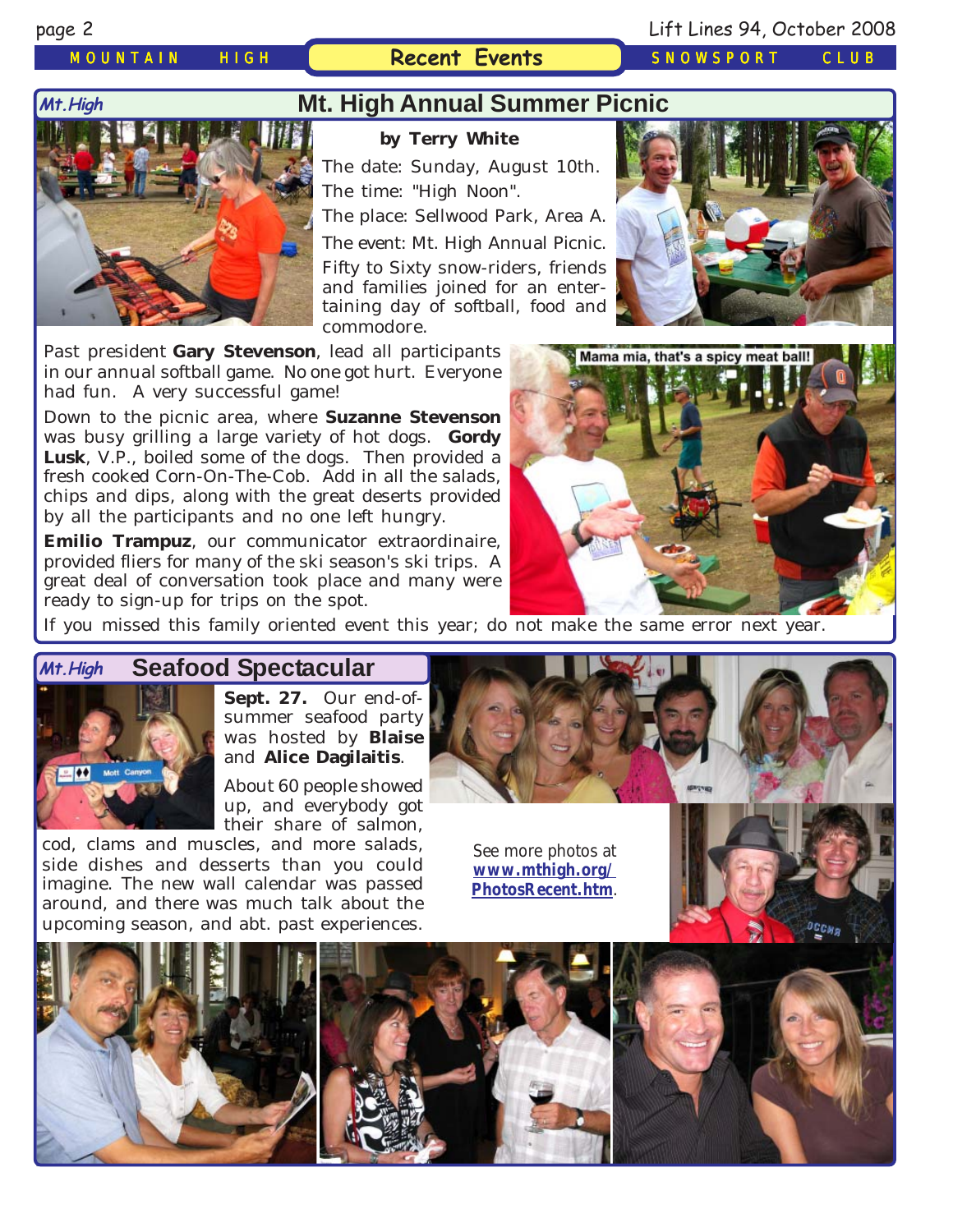Lift Lines 94, October 2008 page 3

*MOUNTAIN HIGH*

**Upcoming Events** *SNOWSPORT CLUB*

### 12345678901234567890123456789012123456789012345678901234567890121234567890123456789012345678 WWW. BANCRESS / SAV / SPORTS / RACE / ANGHAIS ///////

**Oct. 9 (Thurs.) 7 pm -- ??? Oct. 10 (Friday) 10 am - 8 pm**

Great annual sale. On Thursday the 9th, factory reps will be on hand to answer questions and help with gear selection. The prices will be well below retail, so it is a great oppourtunity to get the latest gear. This is not just for race equiptment but is open to all levels of equiptment.

**Location:** Hillcrest Ski & Sports store. 2506 SE Burnside Rd, Gresham, OR 97080 See flyer and map on our web site at: **[http://](http://www.mthigh.org/Events/Map-Hillcrest-Ski-w.jpg) [www.mthigh.org/Events/Map-Hillcrest-Ski-w.jpg](http://www.mthigh.org/Events/Map-Hillcrest-Ski-w.jpg)**

For info, call the shop at 503-665-4455. Ask for **Greg**, Steve or Dex. Or call Gary Gunderson, our PACRAT racer extraordinaire, at 503-258-8051.

### Web site: **[www.hillcrestsports.com](http://www.hillcrestsports.com/)**

### **Membership Party Mt.High**



**Nov. 13, 2008** (Thurs.) 6:30 - 9:30 pm. Our biggest party of the year. There will be free food and drinks.

Location: Masonic Lodge (Friendship Center) 5626 N.E. Alameda St (off of Sandy Blvd.)

Renew your membership, sign up for racing, or for ski trips, win door prizes, ... meet other club members. Have fun! See what's new!

# **Ski Fever & Snowboard Show**

**Nov. 14-16, 2008 (Fri - Sun.)** Admission: **\$11**.

Big annual ski show at the Expo Center. Great deals on ski clothing and equipment. Live demonstratrions. Many freebies. More info at: **[www.portlandskifever.com](http:/www.portlandskifever.com/)**.

To avoid paying for parking, consider riding a MAX train, which now stops right at the Expo Center.

If you want to volunteer to staff the NWSCC booth (representing ALL local ski clubs) contact Mary Olhausen, **[omary52@comcast.net](mailto:omary52@comcast.net)**.

# **Mt. Hood Snowsport Swap**



 **Oct. 11 & 12, 2008.** Benefiting the Mt. Hood Ski Patrol and West Linn Snowboard Team - West Linn High School.

Saturday 9 am -5:00pm Sunday: 9 am -2:00pm

West Linn High School

5464 West "A" Street, West Linn, Oregon 97068. Click here for Google map.

Skis, boards, boots, clothing, boxes, packs, etc.

Items will be accepted from the public on Friday, Oct. 10 for re-sale !!!! Bring your stuff on Friday between 3 pm - 7 pm. ( Kids under 12: Free. ) Admission: Individuals: \$3, Families: \$6,



**Nov. 15, 2008 (Saturday)**

Annual event to help usher in the Winter season, with a live band, dancing, revelry,

and the company of friendly skiers. It's organized by the **Schnee Vogeli** ski club, but members of ALL local ski clubs are invited.

Location: **Charlie's Pub & Restaurant**, Government Camp.

Tickets: **\$10**, must be purchased in advance (Limited quantities). Contact your dearest member of the Schnees.

**Dale Parshall**: **[dale.parshall@usbank.com](mailto:dale.parshall@usbank.com) Gordon Lusk**: **[GordyLusk@hotmail.com](mailto:gordylusk@hotmail.com) Richard Rizk**: **[rich@rizklaw.com](mailto:rich@rizklaw.com.)**

There will be no tickets at the door. This event fills up!

### **Ski Fair (Monarch Hotel) NWSCC**

Nov. 17 (Monday) 6-10 pm Admission: FREE.

One day only, at the Monarch Hotel, Clackamas. Meet local ski clubs and ski areas. **Silent Auction**, **Raffle**, and more! All our members can purchase a **Meadows 10-time pass** for only \$**295** (instead of the regular \$330) at the Ski Fair.

You can even renew your club membership here.

To volunteer to staff the Mt. High booth, contact Emilio at: **i[nfo@mthigh.org.](mailto:info@mthigh.org)** Print flyer and post it somewhere! Info abt. the Fair: Mary Olhausen, **[omary52@comcast.net](mailto:omary52@comcast.net)**.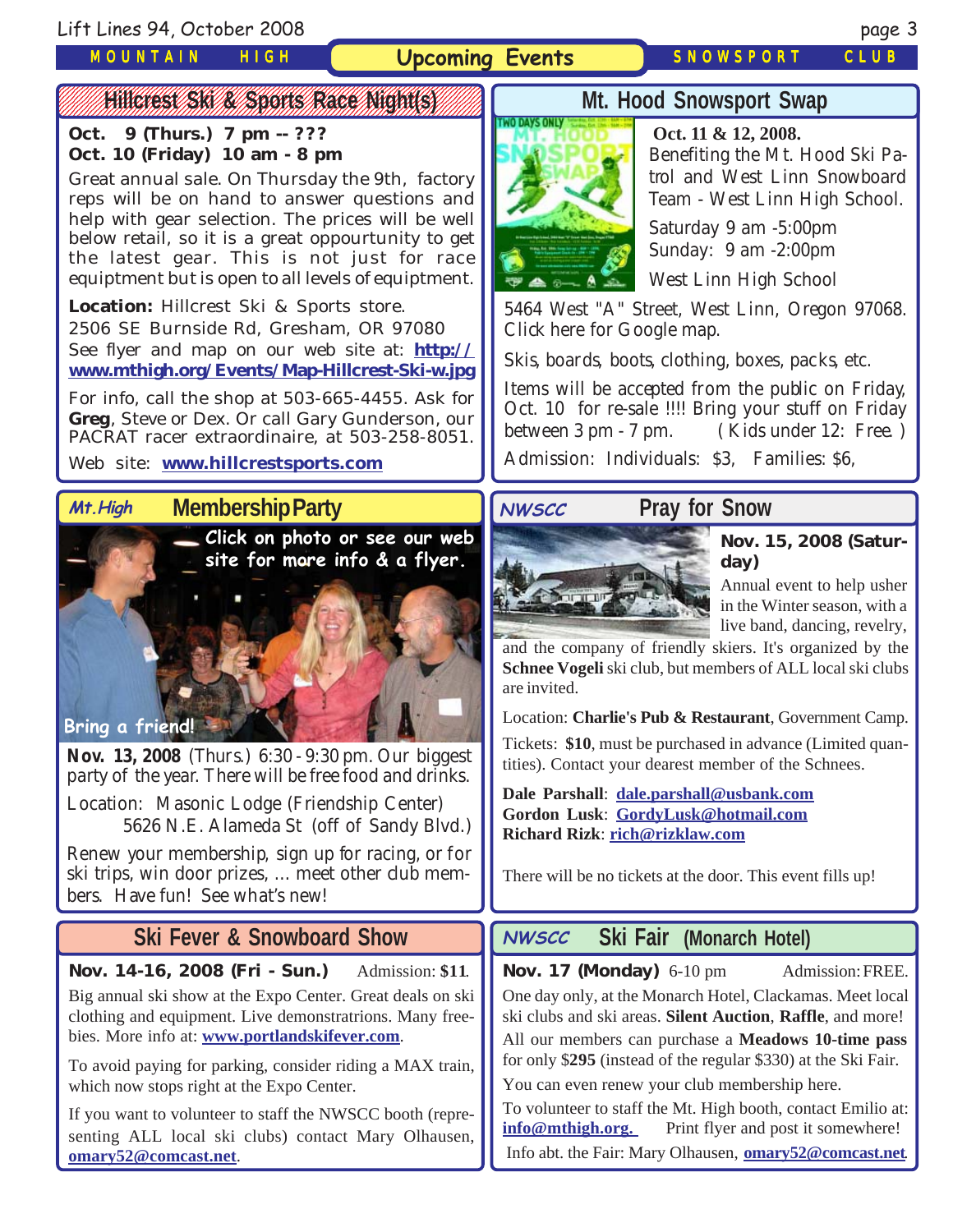

3x3 pass (for ages 15-22) costs: \$333. 2x2 pass ( for ages 7-14) costs: \$222. 10-time pass: \$330. (but might be \$300 at the Ski Fair) Day ticket: \$69 on weekends; or \$54 on weekdays.



NOTE: Do you really need a season pass? For example, at Meadows, the 4x4 pass pays off only if you'll ski at least 12 times there. Otherwise, get a 10-times pass. **To find partners for the passes, see our web site [Forum](http://groups.google.com/group/MtHigh?hl=en)**.

## **FREE \$KIING CORNER**

1. Use your **Ski Fever Show** 2 for 1 coupons for **Ski Bowl, Mt. Hood Meadows, Timberline, Hoodoo, Mt. Ashland, Mission Ridge, and Whistler/Blackcomb**. It's not free, but 2-for-1 is good.

2. **Shell offers a free lift ticket coupon** (Jan. - Apr.) for ski areas in Oregon, Washington, Idaho, and British Columbia when you buy 10 gallons of gas. **[www.skifreedeals.com/shell\\_skiforfree.php](http://www.skifreedeals.com/shell_skiforfree.php)**

3. **Warren Miller vouchers:** Free ticket to **Mt. Bachelor**, any Tuesday - Friday (except holidays). Also, a 2-for-1 at **Crystal Mt.**, Monday-Thursday in early December or in March. Also, free lift tickets to: **Big White**, **Silver Star**, and **Sun Peaks**, any time before Dec. 19, 2008 or any time after March 25, 2009.

4. **Big White** & **Silver Star**: Free skiing Nov. 26 - Dec. 18, if you stay a minimum of 2 nights at the resort.

### **Special, single day deals**

- **Nov. 27: Sun Peaks, B.C.** Free skiing for all US citizens on Thanksgiving. The next day, Nov. 28, free for Canadians.
- **Dec. 19** (Fri.)**: Red Mt., B.C.** Free skiing for everyone!
- **Jan. 26** (Mon.)**: Rotary Night at Meadows**, 1 9 pm for \$10. Contact Kris for tix, **[Kinman223@aol.com](mailto:Kinman223@aol.com)**, 503-223-5023.
- **Feb. 6** (Fri.)**: Mt. Bachelor** "Neighbor Impact" day. Bring 3 cans of food as a donation, and get a free lift ticket.
- **Feb. 27** (Fri.)**: 49 Degrees North**. Drive your Toyota & ski free!
- **Mar. 6** (Fri.)**: Ski Bowl** and **Timberline**, "Ski For Sunshine", 4 cans of food for local families in need, for a free lift ticket.
- **Mar. 15** (Sun.)**: Crystal Mt.**, WA: Half priced tickets for NWSCC members (i.e. all NW ski clubs, including Mt. High.)
- **Mar. 29** (sun.): **Mt. Ashland**. Ski/ride against hunger. Donate 5 cans of food for free ticket.

**Apr. 19** (sun.): **Anthony Lakes**. Customer Appreciation Day. Donate food for free tix. Also half price tix every Thursday.

## **Skiing on the chea[p](http://beavercreek.snow.com/winterhome.asp)**



[How many days do](http://beavercreek.snow.com/winterhome.asp) you ski in a season -- [10, 15, 20, 25?](http://beavercreek.snow.com/winterhome.asp) 

What if someone offered you 11 **free** ski days, plus 10 **half-priced** tickets, plus an assortment of a dozen other **free** mid-week lift tickets? Would that be enough to satisfy you for the season?

Well, you are in luck, because that is exactly what the FREE \$KIING CORNER is offering you. See column next to this one.

If you still have any spare time left after taking advantage of all these freebies, visit a few smaller local ski areas (where lift tickets are more affordable), and qualify for the NW Ski Challenge, and win some prizes.

### **Do we live in skiers' paradise or what?**

With 100 ski areas within a day's drive, and all these free and halfpriced offerings, what more could we ask for?

With the money you save here, you can afford to join us on a trip!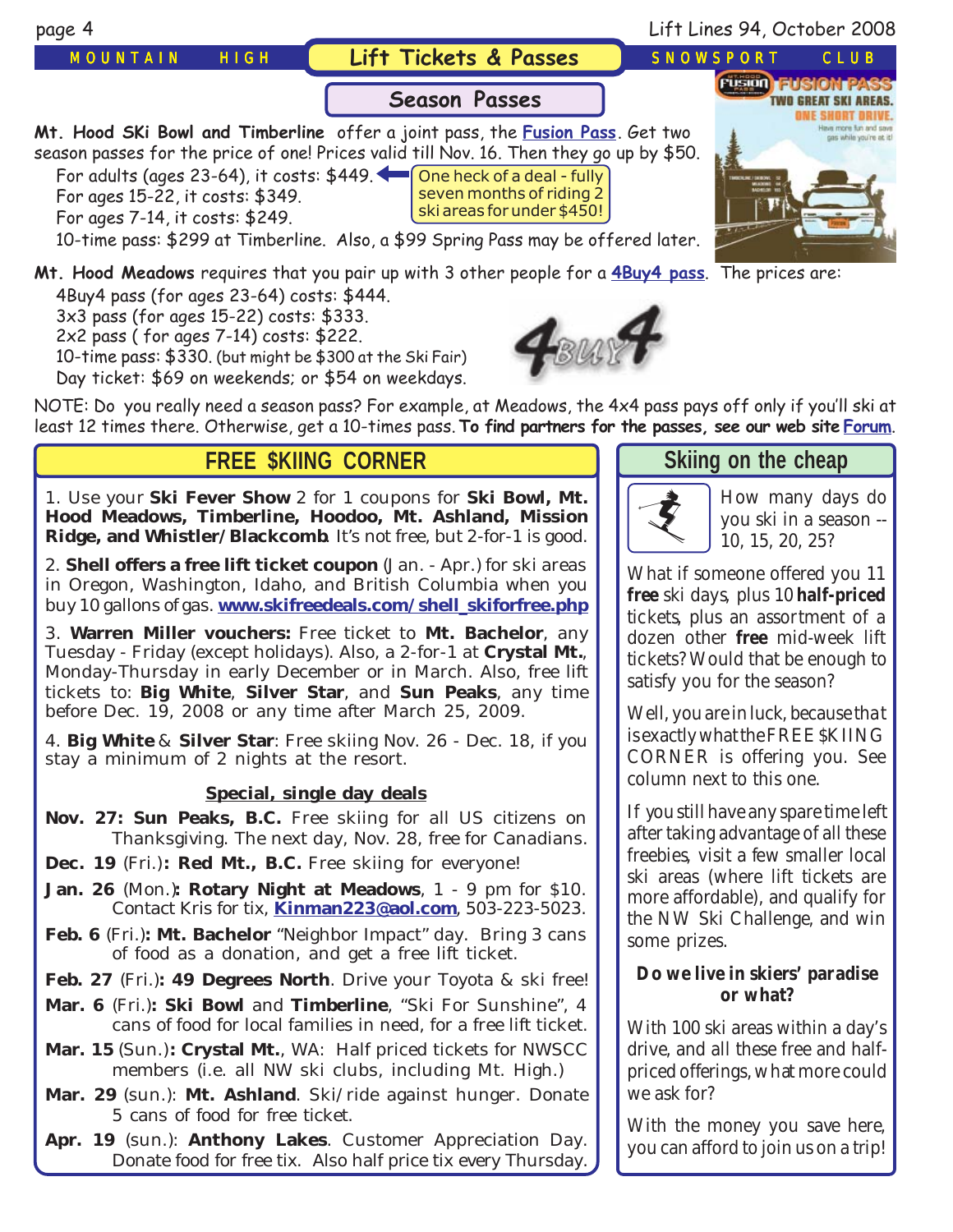*MOUNTAIN HIGH*

**Photos of Recent Events** *SNOWSPORT CLUB*

# **8 Good Reasons to Visit Canada Now - by Emilio Trampuz -**

If you can take some time off in December, I would urge you to visit some of the Canadian ski areas, at least the 3 that are completely free (with the Warren Miller coupons). There are several good reasons for that:

1. **The free tickets offer might not always be there.** They've already paired it down from 4 to only 3 Canadian resorts. It's a promotional effort for them, but they've been offering this promotion for at least 6 or7 years now. It might not go on for much longer.

2. **The Canadian ski areas are awesome.** They all have ski-in/ski-out onmountain villages. Some of them are literally ski-through villages. And there is lots of wonderful terrain, very varied, something for all tastes, and most of it served by high-speed lifts. Ski these places before they get "discovered" and overcrowded like Whistler. Some of these resorts are better than Whistler, and some of them, like Kicking Horse (with 4,000 vertical feet on a single lift) and Revelstoke Mountain (with 6,000 vertical feet) even beat Whistler in the amount of vertical. Whistler has 5,000 verticla feet, but most people never ski it top to bottom. Most people play on the top 2,000 feet. Also, the snow is drier, and the weather sunnier, the farther east you go (like at Big White, Silver Star, Kicking Horse, Panorama) . Whistler, close to the ocean, gets more rain and fog.

3. **When carpooling** with other people, this Canadian road trip can be very **inexpensive**. There is a wide choice of lodgings. On the high end are hotels in the on-mountain village (where you step outside, put your skis on, and go). Then there are cheap but nice motels in nearby towns (usually 30 - 45 minutes from the ski area). Also, most mid-mountain villages have a youth hostel where you can get a bunk bed for \$20 a night, which often includes a hot-tub, showers, a TV room, a communal kitchen, etc.

4. With the **US dollar sinking,** our **economy in trouble, gas prices rising**, **oil supplies shrinking**, ... it's quite possible that things might get **worse** in the future. So, if you have the opportunity to do it this year, grab it!

5. **It helps to go with someone who knows the ropes**, who's been there, knows the roads, knows where the best lodgings are, and where the best terrain is. I have been to these Canadian resorts every year for the past 7 years, and sometimes even more than once in the same year. I almost feel like a local by now. But, I might not be doing this every single year forever.

6. **There is plenty of snow in December.** Last year was an exception. For the first time in 7 years, we couldn't ski at Big White, but we simply went elsewhere, and still got a full week of skiing a different ski area each day.

7. **See the videos** of our 2006 & 2007 Canada adventures on our web site.

8. See recent articles on **Kicking Horse** (Powder Magazine, Feb. 2008, p. 68) and **Revelstoke Mt.** (Ski Magazine, Oct. 2008, pp. 166-177.). The Revelstoke article summarizes it as follows: "If you want uncrowded slopes and untouched powder, go now. If you want more luxuries such as restaurants and shops, wait a few years." Revelstoke is now taller than Whistler/Blackcomb. In the next 10 years, it will expand to 10,000 acres, so it will be larger as well. And more shops, hotels and condos will be built.

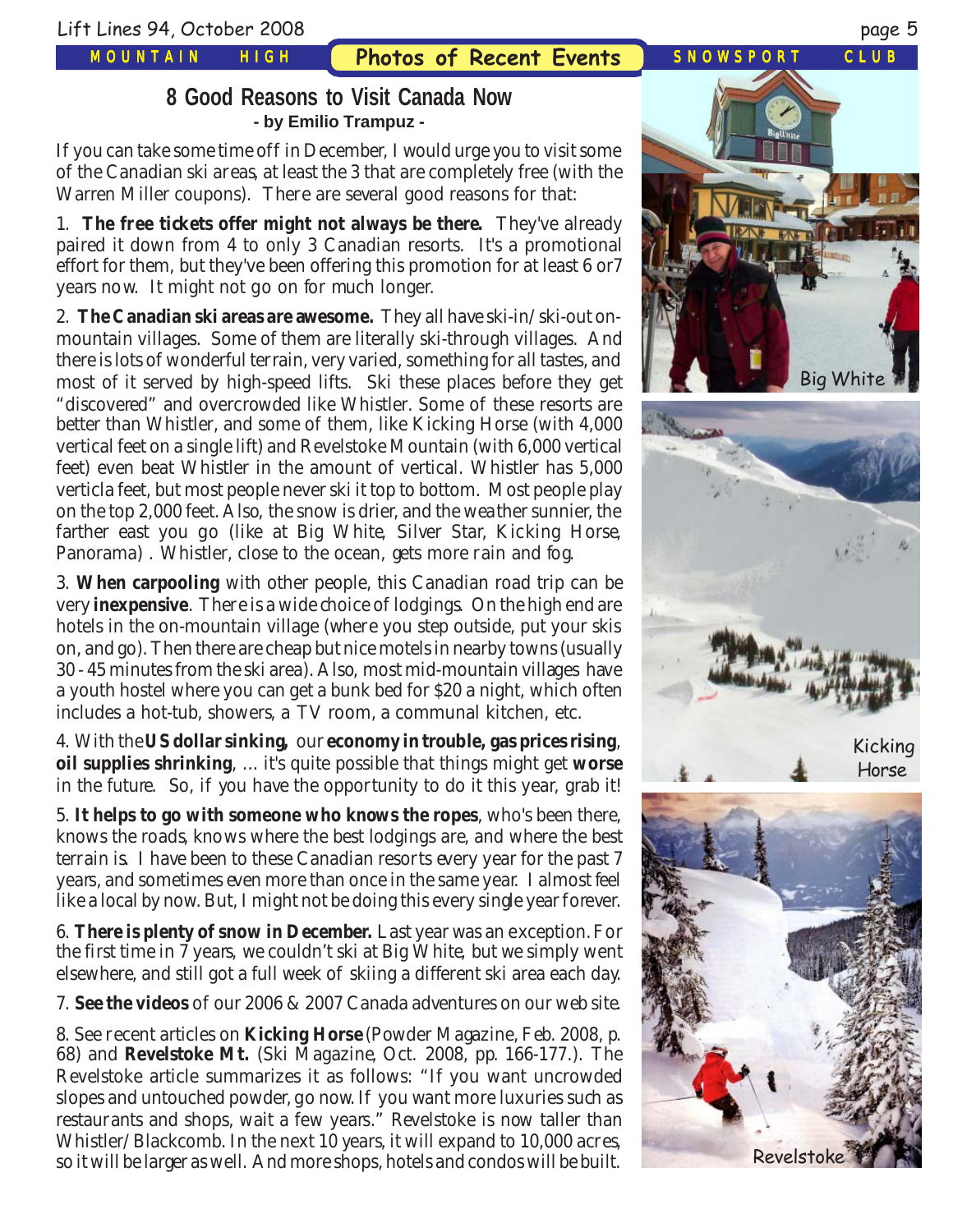### *MOUNTAIN HIGH SNOWSPORT CLUB*

# **News**

# **What's New at Ski Areas**

# **No more toll on Coquihalla Hwy. (I-5)**

This is good news for anyone driving up to **Sun Peaks**, on our standard 5-day Canada Ski Safari. The part of I-5 known as Coquihalla Hwy, between **Hope** and **Merritt**, will not be charging road tolls any more. After charging \$10 per car for about 22 years, the tolls have been permanently removed as of September 26, 2008. It's nice to see that Canadians do honor their promises to remove tolls once the highway is paid for.

# **Whistler to Open Peak-2-Peak Gondola**



As of December 12, 2008, a new gondola will link Whistler and Blackcomb, making it easier to ski both mountains on the same day. The gondola will be 3.5 times longer than the span

of the Golden Gate bridge, and at 1,361 feet off the ground - 4 times the height of the Statue of Liberty.

## **Revelstoke Stretches Up to 5,620'**

Revelstoke Mt. Resort opened in December 2007, offering "only" 4,700 vertical feet. For this coming season, thanks to an 885' extension of the gondola from the upper to the lower village, and the addition of a new high-speed quad chairlift in the North Bowl, this has been increased to 5,620 feet, the most vertical in North America. Also, it's a pretty consistent pitch, with no flat spots or long traverses. There are now 3,031 acres of skiing in 5 alpine bowls. Also, an additional 3,000 acres of snowcat skiing.

# **Schweitzer Mt. offers Snowcat Skiing**



This is not exactly Powder Company snowcat skiing for the past 3 years, but

Co. at: 866-464-3246 or **[www.selkirkpowderco.com](http://www.selkirkpowderco.com/)** you get on a lift.



# **Heavenly Adds More Glades**

These new trails are in addition to the ones we reported on last year, when Heavenly added 3 new trails with trees on them, in the Olympic Express area. One of them, The Pines, was an intermediate trail with a few trees left



new, since Selkirk diamond runs in Ski Ways glades, and another blue trail has been offering some interesting terrain; not just boring clearcuts. on it, that the snowcat could groom around. This year, the trend continues, with 3 more gladed trails: 2 black in Powderbowl Woods. Ski areas are finally giving us

# **Mt. Bachelor & Schweitzer Adopt RF Tickets**

it may be worth Both Mt. Bachelror and Schweitzer Mt. will start using pointing out, since Radio Frequency (RF) tags for lift tickets this season. we have a club trip This means no more scaner guns at Schweitzer, or those to Schweitzer this year. Only 10 minutes from the clumsy card readers at Bachelor (that can slap you in the Schweitzer Village, there are 3,000 acres of snowcat face when they release the lift ticket). But, unfortunately, skiing, and a vertical of about 2,200 feet. A full day of those revolving metal gates are not going away! You will snowcat skiing costs \$350. Contact Selkirk Powder still have to push your way through the gate every time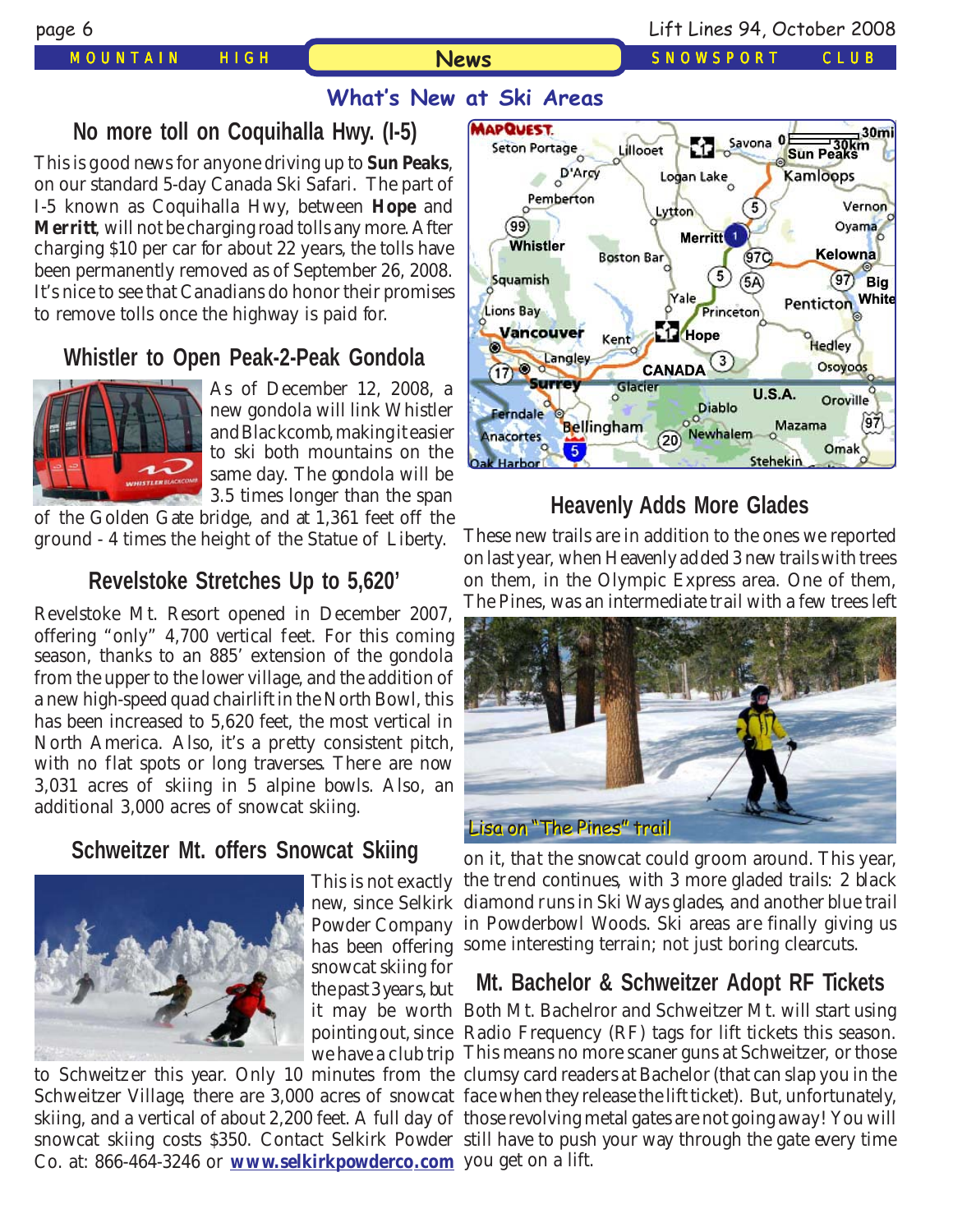Lift Lines 94, October 2008 page 7

*MOUNTAIN HIGH*

## **PACRAT Racing** *SNOWSPORT CLUB*

# **PACRAT News**

**Pacific NW Area Clubs Recreational Alpine Teams**



Mt. High Racing Director

Mountain High, the club that skis (and rides) now provides more than half of all the teams that participate in PACRAT Racing. Last year we had 13 teams of 10 people each. That's 130 racers.

PACRAT Racing is a recreational racing program on modified GS courses of 20 to 40 seconds long. We race on 5 Sundays each winter at Mt.

Hood ski areas. The afternoon after each race we have a dinner and drawing for prizes donated by our sponsors. It's so much fun that there are folks who've been doing it for 20 years or more. If you're interested in trying this out this winter please check out **[www.mthigh.org/Racing.htm](http://www.mthigh.org/Racing.htm)**.

Each year some of our skiers also go to the Far West Ski Racing Association **Championship races**.

If you haven't been assigned to a team yet, contact us. There's still room on the 11th team and a couple of spots on other teams! If you want to race, contact Bruce: **[Yuffiet@comcast.net](mailto:Yuffiet@comcast.net)** or phone: 503-697-7892.

## **How it Works: Details & Deadlines**

**1.** Each racer should send to their team captain the **[PACRAT entry form](http://www.mthigh.org/Racing/PACRAT-Entry-Form.pdf)** and the **[Liability Release form](http://www.mthigh.org/Racing/PACRAT-Release.pdf)**. Both forms are available on our web site.

**2.** Each racer should join the club (\$25) and pay the racing fee (\$85). The payments can be sent directly to the club's PO Box 2182, Portland, OR 97208. Or, you can send it to your team captain. But, in either case, please make check payable to **Mountain High**, and please enclose and sign the **[Membership signup form](http://www.mthigh.org/Documents/MembershipSignupForm.pdf)**.

**3. By Dec. 4** (Tuesday, our December Board meeting). All team captains should send their PACRAT forms to our Racing Director, Bruce Ellison, as we need some time to cross-check all racing dues with our Treasurer. Our club will then make out one big check to PACRATs for all our racers.

**4. Dec. 17** (Wednesday) -- Mandatory team captains' meeting, to pick up the racing bibs for their teams. Location: the **Buffalo Gap**, 6835 SW Macadam Ave, Portland, OR 97219. , starting around 6:00 pm.

|           | <b>2009 PACRAT Race Dates</b>                          |
|-----------|--------------------------------------------------------|
| Date      | Location                                               |
|           | Dec. 2 (Tue.) Mt. High teams signup deadline.          |
| Dec. 10   | Deadline to send all forms to Pacrats                  |
|           | Dec. 17 (Wed) Team captains bib pickup, at Buffalo Gap |
|           | January 11 Race 1: Timberline                          |
|           | January 25 Race 2: Mt. Hood Meadows                    |
|           | February 15 Race 3: Timberline                         |
| March 8   | Race 4: Mt. Hood Meadows                               |
| March 22  | Race 5: Ski Bowl                                       |
| March 29  | Make up race; only if a race is canceled               |
| April 4-6 | FWRA Championships, Northstar-at-Tahoe                 |
|           | April 17 (tent.) Rat Attack Awards Party               |



5. Some teams gather socially for a "bib decorating party". Feel free to color your bibs if you like (optional). Otherwise, your team captain will distribute the bibs on the morning of our first race at Timberline.

### **New racers**

Please know that it is usually not enough to just send in your racing fee and the two PACRAT forms. You also need to find a team to join. You can find a list of team captains and contact info on our web site **[Racing](http://www.mthigh.org/Racing.htm)** page.



If you have not yet been assigned to a team, or if you don't know who your team captain is, or you haven't signed up yet, but would still like to join a team, please contact **[Bruce](mailto:Yuffiet@comcast.net)** as soon as possible. We will find you a team. Anybody who wants to race will get a spot.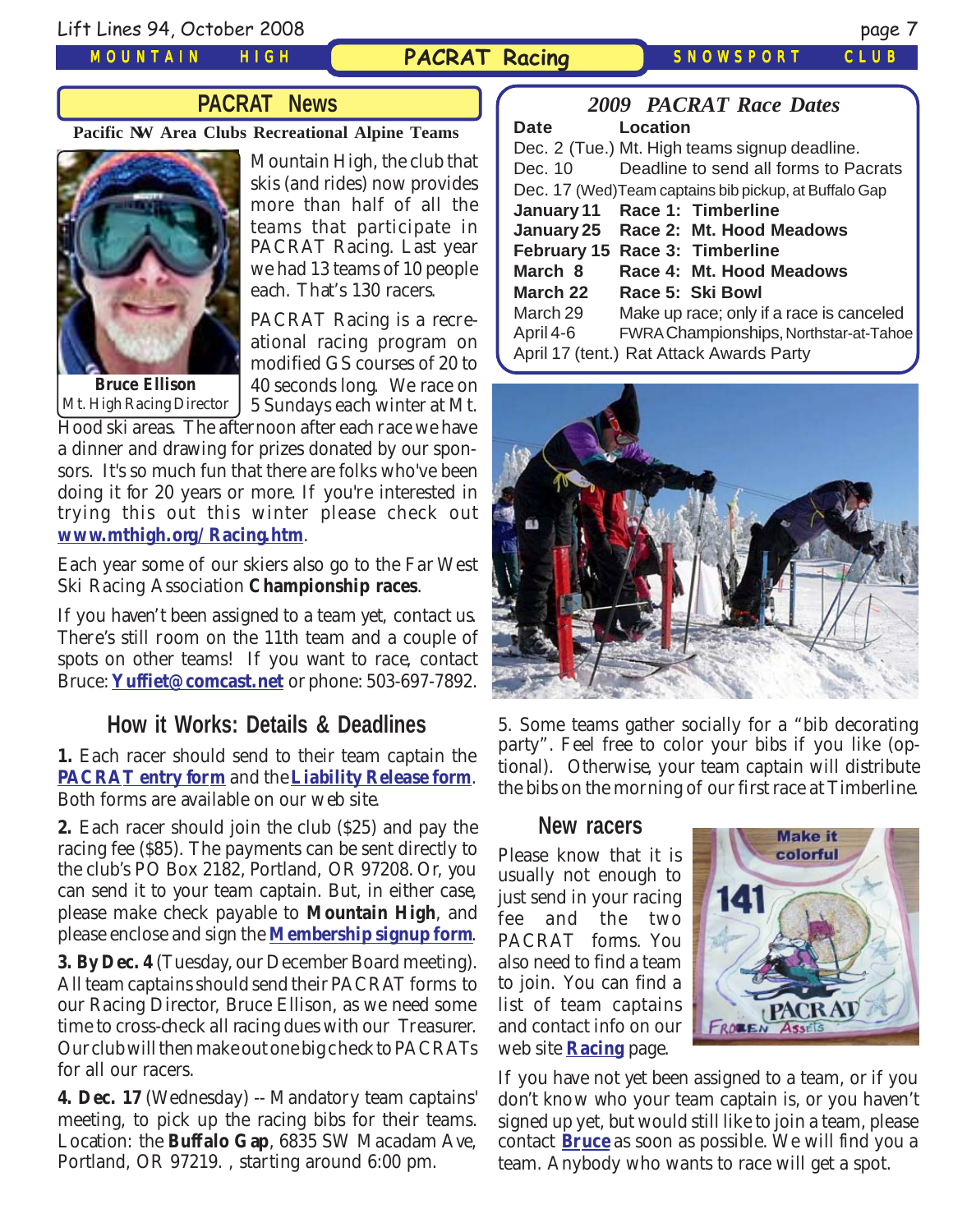*MOUNTAIN HIGH* **Upcoming Events & Trips** *SNOWSPORT CLUB*

**2**

page 8 Lift Lines 94, October 2008

# *Warren Miller gifts*

*Santa Claus (Warren Miller) is coming to town again, October 24-25. Everyone attending his movie usually receives 5 free lift tickets. Not sure yet which ones this year. This is a great way to start the season! We'll see the movie on Friday, Oct. 24 at 8:00 pm. There are 4 steps:*

# **Purchase theater tickets**



### The deadline for buying group tickets (Sept. 17) has passed. We have purchased **90** movie tickets, and **70** of us are coming to dinner.The tickets will be distributed at the dinner.

You can still buy tickets through TicketMaster, for about \$25 per ticket.

You can also join us for dinner. Just let Emilio know you are coming, so we can tell the restaurant how many of us are coming. Email **[Emilio2000@earthlink.net](mailto:Emilio2000@earthlink.net)**.

# **Freebies [for all attendees](http://beavercreek.snow.com/winterhome.asp)**

[3 Canadian ski areas](http://beavercreek.snow.com/winterhome.asp) (**Sun Peaks**, **Silver Star**, **Big White**,)

1 Washington ski area (**Crystal Mt.**)

1 Oregon ski area (**Mt. Bachelor)**.

\$25 off at **US Outdoor Store**.

\$50 off at **Joe's Sports** stores.



# **Canadian Ski Safari**

 $\vec{\bm{\zeta}}$ 

支

**[Dec. 12 -21, 2008.](http://beavercreek.snow.com/winterhome.asp)** Min.: 5 days. Max: 9 days. (Or, it could be done later, in April 2009)

This is one of our least expensive trips! 5 days for about \$200 - \$275 (for  $\Box$  Canadian Way lodging and gas). The skiing is mostly free. The 9-day trip will cost a bit more. See details on page 9.

Totally informal. No reservations. No deposits. But if we are carpooling, let's coordinate. Let Emilio know.

### **Whistler Cabin Skiyente Mt.High** Whistler Cabin **Algeria** *Skiyente* Big White **Big White**

**Jan. 25-31, 2009.** [6 nights lodging/ 5 days](http://beavercreek.snow.com/winterhome.asp) skiing. Carpooling. Cost - \$250 pp. includes lodging, daily breakfast, lunch & dinner. Everyone is encouraged to cook a dinner. For lift tickets, use those Shell coupons for a discount.

Lodging in a cabin 5 min. north of Whistler Village. Shuttle to lifts every 20 mins. Contact **Bill Leeper**: 503-639-2603.

# **Dinner and Movie**



**Oct. 24** (Fri.) - Movie night! Dinner: 5:30 pm (optional) Movie: 8:00 pm.

We'll do dinner, as usual, at "**[OliverTwisted](http://www.oliversdowntown.com/)**", 1000 SW Broadway Ave., Portland, and

then see the movie.Warren Miller's latest movie is "**Children of Winter - never grow old**".

The movie is at the Arlene Schnitzer Concert Hall, right across the street from the restaurant, on Broadway.

# **3**

# **Printing / donating voucher[s](http://beavercreek.snow.com/winterhome.asp)**

[Among the package of goodies, you will receive a large](http://beavercreek.snow.com/winterhome.asp) card with a special **10-digit code**. Use this code on Warren Miller's web site to unlock & print your own free vouchers.

NOTE: You will have to register the tickets in your name. So, if you intend to give them to someone else, give them the 10-digit code and don't register it in your name. Once they are in your name, they are not transferrable.

If you wish to **donate** your vouchers to the club, please mail the card with the 10-digit code to **Emilio Trampuz, 4742 Liberty Rd. S., Salem, OR 97302**, and we'll pass it on to those who didn't see the movie or saw it in Salem or Hood River, where there will be no Canadian lift tickets..





**Jan. or Feb.** [Each year, the all female Skiyente](http://beavercreek.snow.com/winterhome.asp) Sli Club organizes a Family trip, open to all families with kids, as well as all members of local ski clubs who want to join in the fun.

This year, the trip will be to Big White or Silver Star. Details will soon be on our web site. Contact: Colleen Walter, **[colleenski2002@yahoo.com](mailto:colleenski2002@yahoo.com)**.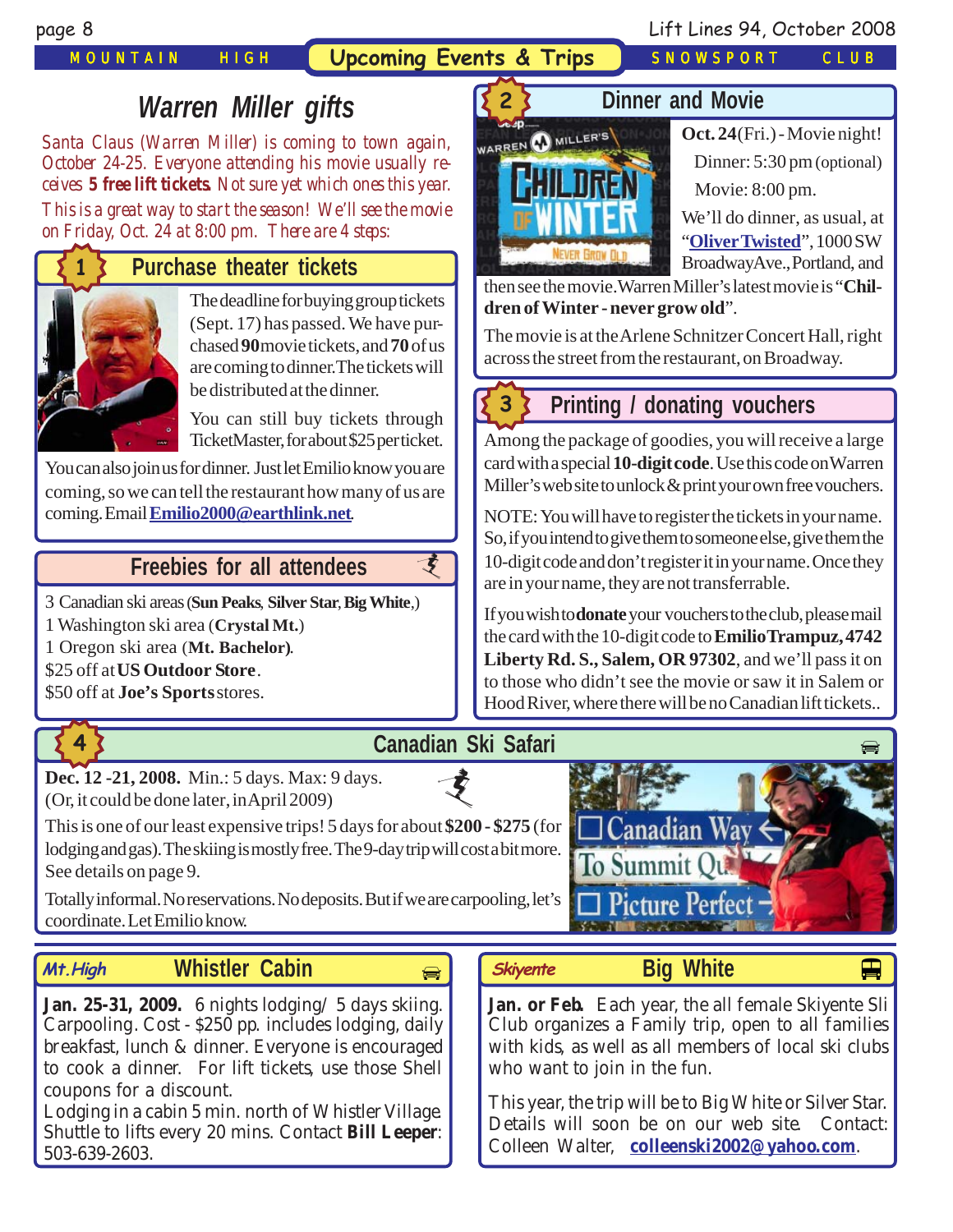*MOUNTAIN HIGH*

## **Upcoming trips** *SNOWSPORT CLUB*

# $\blacksquare$

# **Winter Trips**

It's time to sign up for something. Some trips will fill up fast. So, don't wait! Plan your winter now!

支

*The following pages are trip summaries. More info will soon be posted on our web site: [www.mthigh.org/Trips.htm](http://www.mthigh.org/Trips.htm).*

*If you travel to Canada or Europe, you will need a passport. See: [www.mthigh.org/Articles/](http://www.mthigh.org/Articles/Passports.htm) [Passports.htm](http://www.mthigh.org/Articles/Passports.htm)*

**Bachelor Blitz NWSCC** Mt. Bachelor

**Dec. 12-14, 2008.**

Join all local ski clubs in a celebration of Mt. Bachelor's 50<sup>th</sup> anniversary.

Only **\$249** includes:

> 2 nights lodging

> Bus from Portland

> Saturday night dinner

Lift tickets are extra, but will be very affordable, at only **\$79** for a 2-day pass (Saturday and Sunday).

During the 80s and 90s, local ski clubs used to run several busloads of people to Mt. Bachelor, to usher in the new season with a big party. The last Blitz was held in December 2001.

Now, seven years later, it's time to dust off our skis, re-visit Mt. Bachelor, and ski and party hard. It's time for another Blitz! Party, party, party!

Mail a \$249 check to: NWSCC P.O. Box 1915 Portland, OR 97207-1915

Contact **Debbi Kor** at: **[ijustwannarun@aol.com](mailto:Ijustwannarun1@comcast.net)**, 206/283-0269.



*I* NW Ski Areas Ma[p](http://beavercreek.snow.com/winterhome.asp)

**[Use this map for basic orientation](http://beavercreek.snow.com/winterhome.asp) for any of our upcoming trips, [especially the Canada Ski Safari.](http://beavercreek.snow.com/winterhome.asp)** 

# **Big Mt.** (MT)

**[Jan. 18 - 24, 2009.](http://beavercreek.snow.com/winterhome.asp)** [A train trip to](http://beavercreek.snow.com/winterhome.asp) Whitefish Mountain Resort (the new name for Big Mt.)

The **Ski Kats** club invites us to join them. Party en route. Sleeping compartment included in both directions. 4 days skiing out of 5, ground shuttles included.

Price: \$749 (adults, 16 - 64) \$679 (seniors 65 - 69). \$482 (seniors 70 or over)

Mail \$100 deposit to Mt. Hood Ski Kats, PO Box 90141, Portland, OR 97290. "Attn: Dincelli"

Contact: **Annette D'Incelli**, 503- 788-0956, or **[dincelli@aol.com](mailto:dincelli@aol.com)**.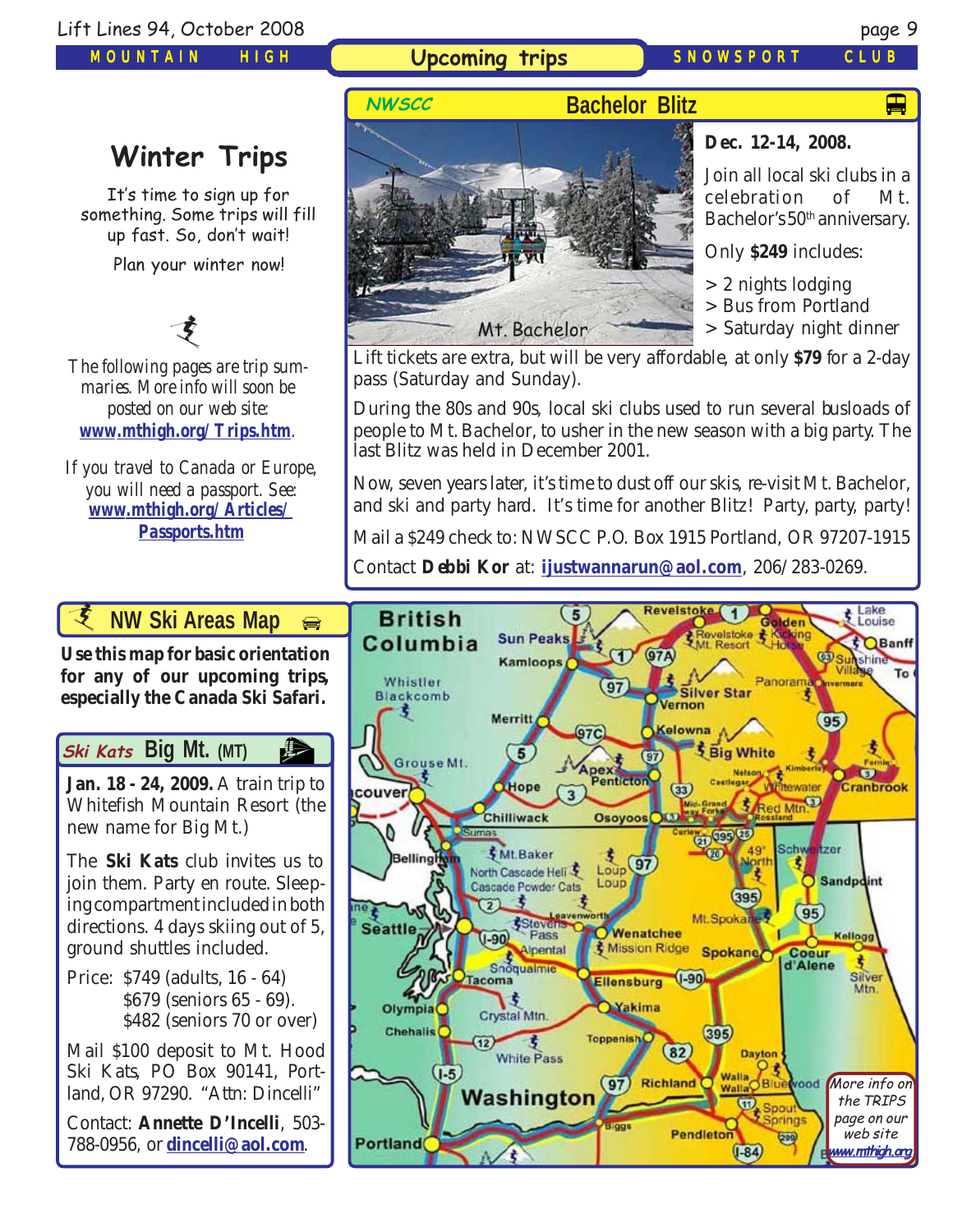## *MOUNTAIN HIGH* **Trips** *SNOWSPORT CLUB*

page 10 Lift Lines 94, October 2008

## **Canadian Ski Safari: Columbia River valley**

**Dec. 12- 21, 2008.** A road trip, skiing a different ski area each day! This can be done as a standard 5-day trip, as in past years, or as the expanded 9-day trip (a whole week, with both weekends on either end).

**NOTE:** Sorry, but we had to move the dates to later than planned because ski areas on the longer trip (Kicking Horse, Panorama, Kimberley, Fernie) don't open until about Dec. 12. Most other places will open by Thanksgiving. The shorter trip can be done earlier.

We can all start together, skiing Mission Ridge, Big White, and Silver Star together. Then, the **5-day** people

can head west to Sun Peaks and Mt. Baker, while the **9 day** group heads a bit further east - to Revelstoke, Kicking Horse, Panorama, Kimberely, and Fernie.

We did the **classic 5-day trip** around Canada for 4 years in a row. See detailed instructions, phone numbers, addresses, maps, etc. on our web site. See the ARTICLES page (and then look for Canadian Ski Safari) at: **[http://](http://www.mthigh.org/Articles.htm) [www.mthigh.org/Articles.htm](http://www.mthigh.org/Articles.htm)**.

But, let's do an even better, extended ski safari this time. After visiting Silver Star, we'll follow the Columbia River upstream, to its source. So, let's call this the **Columbia River Ski Safari**. See **[map](http://www.mthigh.org/Trips/Map-NW-Ski-Safaris-w.jpg)** on our web site.

DAY 0 (Friday): Not counting this as a real day, because people can still work this day, and drive out of Portland after work.Usually, we just drive for about 4 or 5 hours, to Ellensburg or Wenatchee (on Hwy 97). Or to Bellingham (on I-5), and spend the next day skiing at either **[Mission Ridge](http://www.missionridge.com/)** or **[Mt. Baker](http://www.mtbaker.us/)**.

**DAY 1**: (Sat.): Ski **[Mission Ridge](http://www.missionridge.com/)** or **[Mt. Baker](http://www.mtbaker.us/)**.. Then 5 - 6 hr. drive to Big White.

**DAY 2** (Sun.): Ski **[Big White](http://www.bigwhite.com/)**, then 2 hrs. to Silber Star

**DAY 3** (Mon): Ski **[Silver Star](http://www.skisilverstar.com/)**. After this, we separate. The hsorter, 5-day group drives west, while the longer, 9-day group goes east. Either way is about 2.5 hours of driving to the next destination.

**DAY 4** (Tue.): 5-day group skis **[Sun Peaks](http://www.sunpeaksresort.com/)**

9-day group skis **[Revelstoke Mt.](http://www.discoverrevelstoke.com/)**, a brand new ski



resort, which openes a total of 6,000 vertical feet this year, by far the largest vertical in North America.

**DAY 5** (Wed.): 5-day group skis or **[Mt. Baker](http://www.mtbaker.us/)**, then drives home to Portland.

9-day group skis **[Kicking Horse](http://www.kickinghorseresort.com/winter/)**. Over 4,000 vertical feet in a single 10-minute gondola ride. 4 bowls. Great views of the Columbia River valley below.

**DAY 6** (Thur.): Ski **[Panorama](http://www.panoramaresort.com/index.htm)**. Just 1.5 hours south of Golden, 11 miles from Invermere. 1 hr. to Kimberley.

**DAY 7** (Fri.): Ski **[Kimberley](http://www.skikimberley.com/)**, B.C.'s sunniest ski resort. 1.5 hrs to Fernie.

**DAY 8** (Sat.): Ski **[Fernie](http://www.skifernie.com/the-mountain.aspx)**, 5 enormous bowls.

ALTERNATIVE DAYS 7-8

cember 19. This is great, but it lies a bit out of our planned **Red Mountain** (B.C.) offers a free ski day on Friday, Deroute. It can be done, but it will take us a few extra hours of driving. On top of that, we would have to skip 2 of the areas listed above (either Panorama, Kimberley, or Fernie). I say 2, because it seems too much driving to return to

them after Red My. (which is very near the US border).

So, instead, if we ski Red Mountain on Day 7 (Friday), then we could spend Day 8 (Saturday) at **[49º](http://www.ski49n.com/) [North](http://www.ski49n.com/)** or at **[Mt. Spokane](http://www.mtspokane.com/)**. Both are excellent places!

**DAY 9** (Sun.): Just drive home, or if we still have any energy, ski **[Silver Mt.](http://www.silvermt.com/)** (ID) or **[Mt. Spokane](http://www.mtspokane.com/)** (WA), or even **[Bluewood](http://www.bluewood.com/)** (WA), depending on how we feel. Lots of choices. That's the beauty of this trip!

**DRIVING HOME.** Even if we ski till 4 pm on the last day, we could still be back in Portland by midnight. But, if we are tired, we could ski only half a day, and arrive home earlier.

This is a very informal trip. Just drive up, preferably carpool, and let's ski! If we share lodging and gas expenses, the trip can be quite affordable. Last year, on a similar 9-day trip, Kurt, Kay and Emilio spent **\$312** per person, for lodging and transportation for the whole 9 days/9 nights.

For details about this road trip, and for help coordinating the carpooling, contact **Emilio Trampuz** at: 1-503- 378-0171, or **[Emilio2000@earthlink.net](mailto:Emilio2000@earthlink.net)**.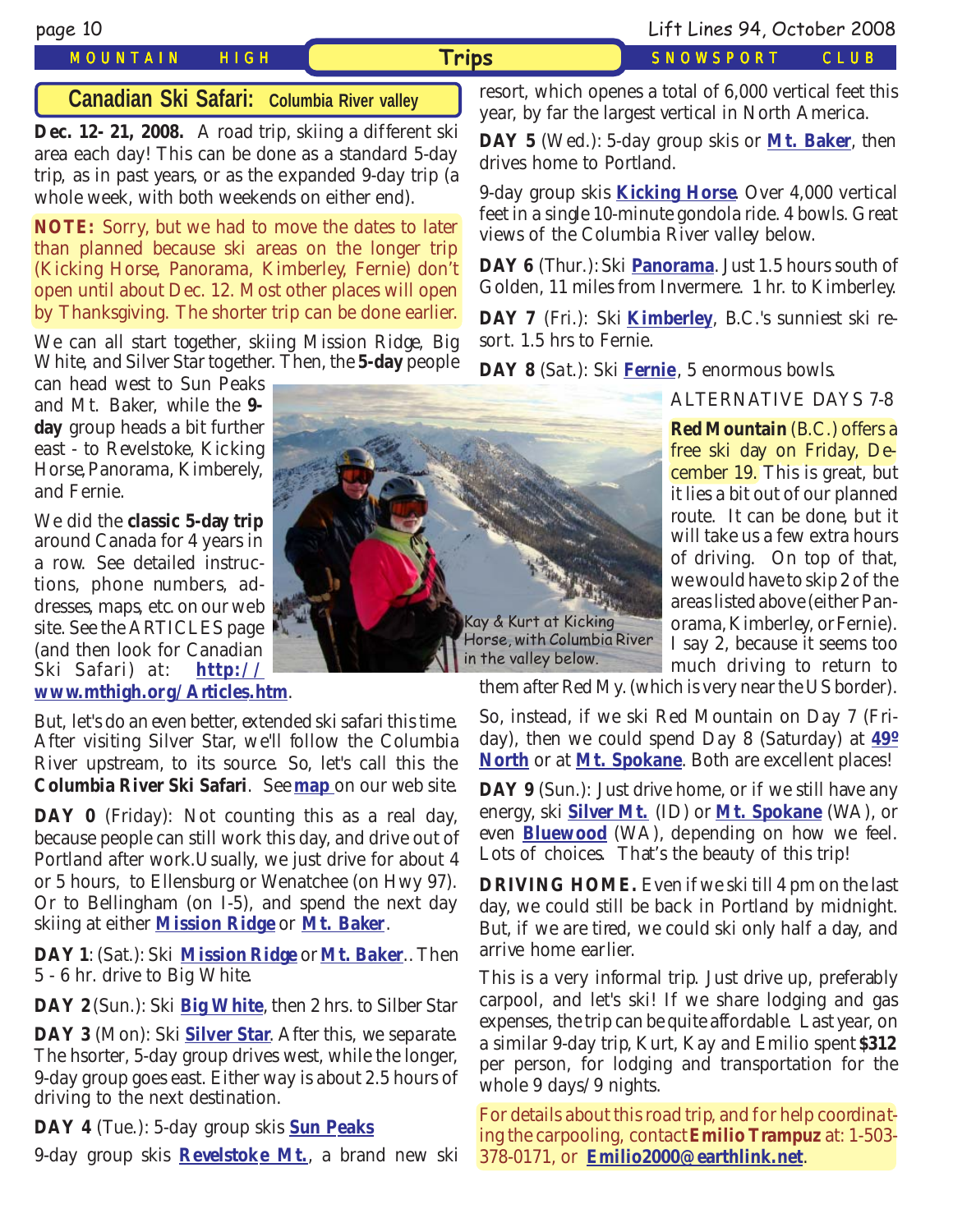Lift Lines 94, October 2008 page 11

*MOUNTAIN HIGH*

**Trips** *SNOWSPORT CLUB*

# **FWSA Far West Ski Week: Big Sky (MT)**



The FWSA amenity package includes:

- 
- \* Registration \* Welcome Party, \* Pub Crawl,
- \* 5-day lift ticket, \* Mountain Picnic, \* 3 Races (optional);
- \* Après Ski Party, \* Council Night Event, \* Farewell Awards Banquet

J**an. 24-31, 2009.** The biggest ski party in the West is the annual Far West trip, involving dozens of ski clubs throughout the Western States.

**Big Sky** and adjacent **Moonlight Basin** offer lots of terrain.

**Price** ranges are from \$900 to \$1485 depending on lodging selection. \*Price does NOT include air or ground transportation.

Price includes 7 nights lodging (double occupancy) and the FWSA amenity package. (FWSA amenities packages will NOT be sold separately) "The Voice of the Western Skier"

**FAR WEST SKI ASSOCIATION** 

FOUNDED 1930 Send in a \$100 deposit. Make check payable to **Northwest Ski Club Council**, P.O. Box 1915, Portland OR 97207. Contact: **Barbara Bousum**, 503/224-3584, **[BBousum@gmail.com](mailto:BBousum@gmail.com)**.

# **Schweitzer Mt. (ID) + 49<sup>o</sup> North (WA)**

Snow ghost at Schweitzer Mt.



**Feb. 18 - 22, 2009.** 4 days/4 nights. Leave Wednesday around noon. Return on Sunday by 9 pm. 3 days and nights at Schweitzer, plus 1 day at 49º North.

Schweitzer Mt. Larger than many Colorado resorts, with 2,900 acres and 2,400 vertical feet. It has a 6 passenger hi speed lift, 2 hi speed quads, 1 triple, 3 double lifts. Open bowl and tree skiing. Long cruisers. Ski-in/ ski-out lodging. See snow-ghosts & ghost of Mr. Schweitzer.

**49º North** has 2,325 acres, 1,850 vertical feet, served by 1 quad and 4 double chairlifts. You can ski the 7 Deadly Sins (aka Cy's glades), and ring the mountain god's bell for good luck. Long cruisers. Lots of tree skiing.

**Lodging:** 3 nights at Selkirk Lodge in on-mountain village at Schweitzer, hot tub, heated pool, restaurant, ski-in/ski-out. After leaving Schweitzer, we'll spend a night in a motel in Newport (WA), an hour from Schweitzer and less than an hour to 49º North. Motel has high-speed internet, cable TV, and restaurant.

**Transportation.** We'll have a chartered bus all the way from Portland. If you prefer, you can fly to Spokane, and connect with us either in Spokane or at Schweitzer Mt. Flight is not included.

**Price:** Sliding scale, depending on the number of participants. For 30 people, price = \$677. For each additional 2 people, price for everyone drops by \$7. For 40 people, price  $= $641$ . Price for those 65 or older will be **\$20 less**. Sorry, that's all the lift ticket discount we can get.

**Included:** 4 nights lodging, 3 breakfasts (at Schweitzer), 4 lift tickets, and bus transportation.

**Payment schedule:** Initial deposit  $= $100$ .

2nd deposit **by Nov. 10** =  $$230$  additional

Remaining sum **by Jan. 15 =** (approx. \$330 or less, depending on # of participants). Use **[Dough Transmittal form](http://www.mthigh.org/Documents/DOUGH%20TRANSMITTAL%20FORM.pdf)**, p.11. Note: No cancellations in the last 30 days.

Contact **Emilio Trampuz** at: 1-503-378-0171, or **[Emilio2000@earthlink.net](mailto:Emilio2000@earthlink.net)**.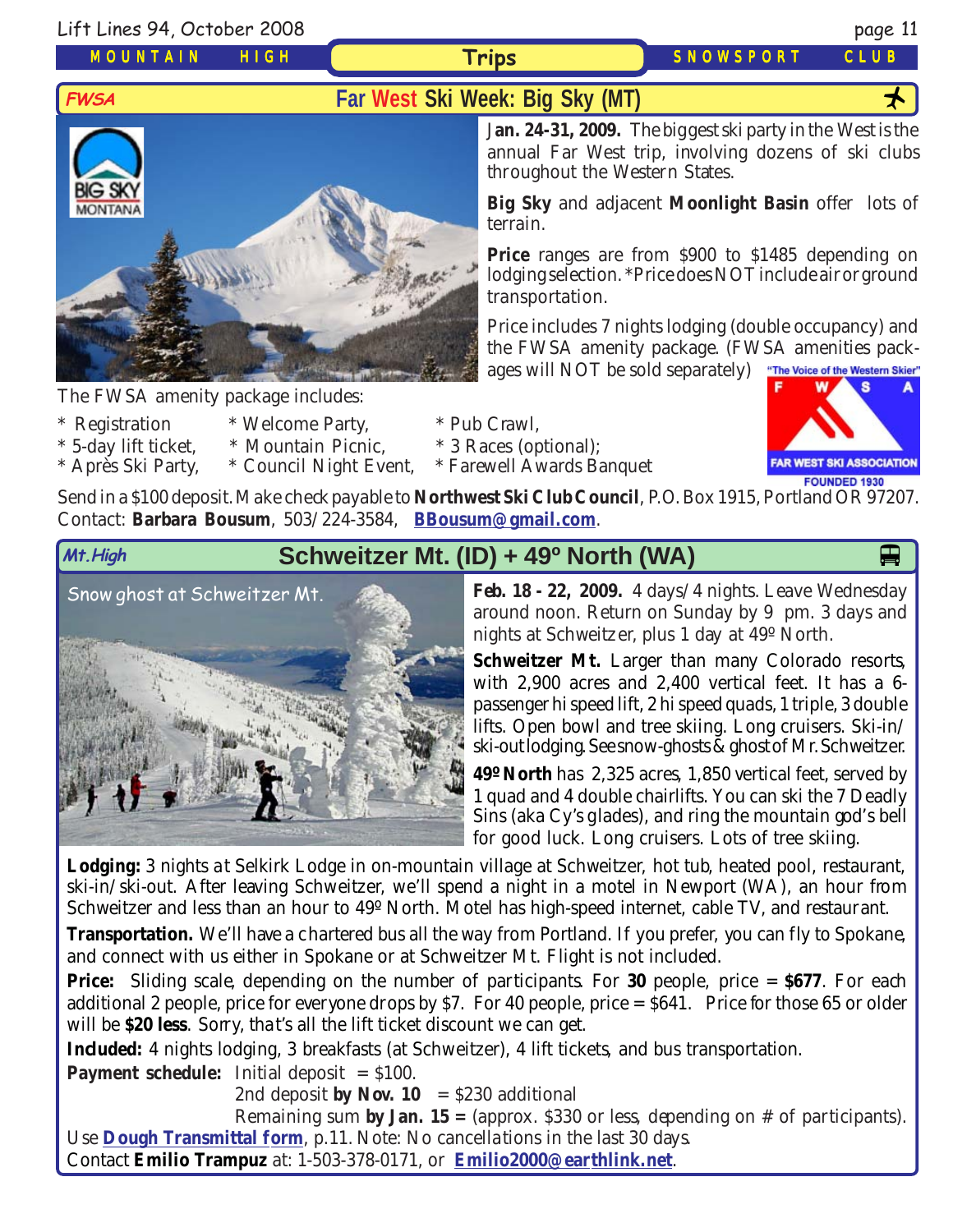## *MOUNTAIN HIGH* **Trips** *SNOWSPORT CLUB*

### page 12 Lift Lines 94, October 2008

# **[Crystal Mountain \(bus trip\)](http://www.crystalmt.com/) Mt.High Mt.High**

## **March 13-15, 2009.** Our annual **Mountain High weekend bus trip**.

2 nights/2 days. We leave Friday around 5:00 pm. Lots of fun on the bus - this is the best way to get to know other club members! We'll return Sunday by 8 pm.

**Crystal Mountain** is the largest ski area in Washington with 3,100 vertical feet of skiing, with over 50 named runs. There's everything from gentle groomed cruising

runs for beginners to challenging steeps backcountry, glades, chutes and unbelievable

black runs for the more adventurous. This is why SKIING Magazine voted Crystal Mountain the #7 top mountain in North America. There are 2 six-pack hi-speed lifts, 2 hi-speed quads, 2 triples, and 4 doubles.

New since our last trip to Crystal Mountain in 2005 is the Northway lift, a double chair that moves at a faster than normal rate, providing access to 1,000 acres of skiing and increasing Crystal's lift-serviced terrain by 77%. There are now 2,300 acres of lift served terrain, plus 500 acres of backcountry.

We'll again stay at the Best Western Park Central hotel in the center of downtown Enumclaw, 45 minutes from the mountain, with easy access to a variety of restaurants and bars. Breakfast is provided for hotel guests.

We'll keep the cost down by using a sliding scale. **The more people, the**

**lower the price** (\$3 less for every additional 2 people). Bring all your friends and save money! Price (with a minimum 28 people), is **\$220** for the bus trip, 2 nights' lodging, 2 breakfasts, and one lift ticket. The reason for only one lift ticket is that on Sunday, March 15, Crystal Mountain is allowing all NWSCC club members to buy tickets at half price - only \$30 - but you have to go to the ticket window yourself and show your NWSCC card (i.e. your club membership card; you'll get it when you re-join for 2008-09).

Use **[Dough Transmittal form](http://www.mthigh.org/Documents/DOUGH%20TRANSMITTAL%20FORM.pdf)**, p.11, to send **\$100 deposit**, due by **November 30**. Full payment due by February 15, 2009 (you will be told the balance due - the trip price could be as low as \$205 (if we get 40 people!). No refunds after February 15 unless you can fill your spot.

Contact **Linda McGavin** at (503)652-2840 or e-mail **[Trips@mthigh.org](mailto:Trips@mthigh.org)**.



Harry & Lisa at Heavenly last year

# **Lake Tahoe / Heavenly Mt.High** pÓ



**Mar. 28 - Apr.2, 2009** A 5-day trip (Saturday - Thursday).

**Skiing:** Heavenly is our main destination, with 4,800 acres and 3,500 vertical feet, and slopes in both California and Nevada. But, we'll visit other places too.

**Lodging:** Lakeland village condos, 1-4 bedrooms, full kitchen, hot tub, heated pool, sauna, free shuttles, 1 mile to the lifts.

**Fly to Reno (on your own),** or drive, or rent a car. Janice can help you carpool with others. You can also link this trip with the Far West Championships at Northstar, which start the day after this trip ends.

**Price:** Approx. \$400 (yet to be finalized) includes:

\* 5 nights lodging, in shared condo. \* Breakfast

- \* 2 of 3 days lift ticket to Heavenly \* Wine & cheese welcome party,
- \* Shuttle around town and to Heavenly gondola or tram.

Contact **Janice Jessen**: **[jessen@iinet.com](mailto:jessen@iinet.com)** Send \$100 deposit. Use **[Dough Transmittal form](http://www.mthigh.org/Documents/DOUGH%20TRANSMITTAL%20FORM.pdf)**, p.11. Note: No cancellations in the last 30 days.



Bruce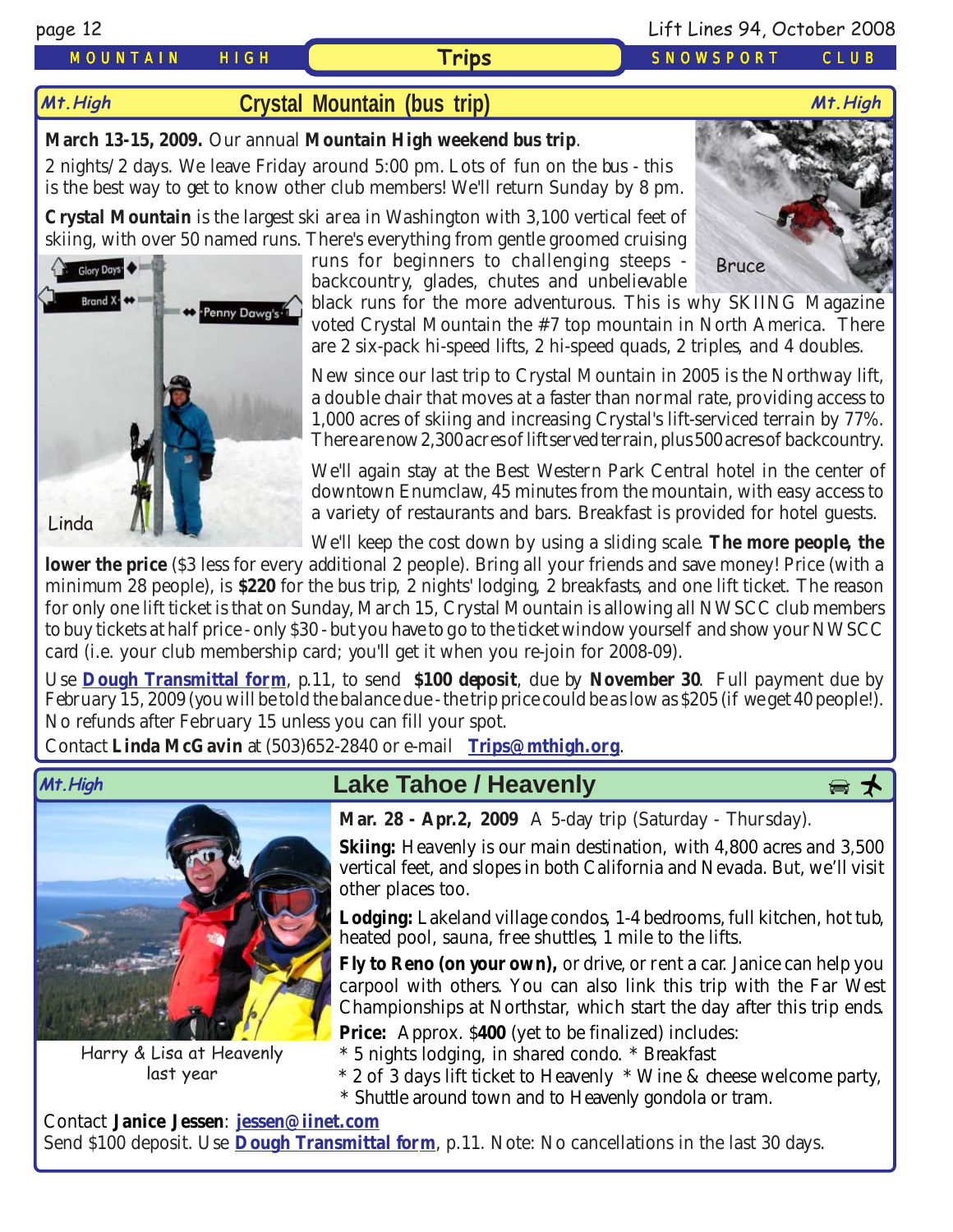| Lift Lines 94, October 2008                                                                                                                                                                                                                                                                                                                                                                                                                                                                                                                                                                                                                                                                                                                                                                                                                                                                                             |                                                                                           | page 13                                                |                                                            |                                                           |                 |  |  |  |  |
|-------------------------------------------------------------------------------------------------------------------------------------------------------------------------------------------------------------------------------------------------------------------------------------------------------------------------------------------------------------------------------------------------------------------------------------------------------------------------------------------------------------------------------------------------------------------------------------------------------------------------------------------------------------------------------------------------------------------------------------------------------------------------------------------------------------------------------------------------------------------------------------------------------------------------|-------------------------------------------------------------------------------------------|--------------------------------------------------------|------------------------------------------------------------|-----------------------------------------------------------|-----------------|--|--|--|--|
| <b>MOUNTAIN</b>                                                                                                                                                                                                                                                                                                                                                                                                                                                                                                                                                                                                                                                                                                                                                                                                                                                                                                         | HIGH                                                                                      | Contacts / Club info                                   |                                                            | SNOWSPORT                                                 | CLUB            |  |  |  |  |
|                                                                                                                                                                                                                                                                                                                                                                                                                                                                                                                                                                                                                                                                                                                                                                                                                                                                                                                         |                                                                                           | <b>Mountain High Meeting</b>                           |                                                            |                                                           |                 |  |  |  |  |
| <b>Email Options</b><br>In between newsletters, we keep you informed via email. You have a choice:<br>Usually 1st Tuesday of the month.<br>A) Recive ALL the club's emails. All ski-related and/or club related.<br>Nov. 4 (Tue.): Open to all who want<br>to get more involved with the club.<br>B) Receive only club-related messages. If it's not about our club, it won't be<br>sent. That means, no emails about other clubs, other ski areas, NWSCC,<br>This is an organizational meeting to<br>FWSA, ski shop specials, etc. Strictly our club only.<br>plan future events.<br>Gather at 6:00 pm. Start at 6:30 pm.<br>C) No email at all. Just the monthly newsletter, and nothing else.<br>Indicate your preference on the Membership renewal form. If you wish to<br>Location: Round Table Pizza, 10070<br>switch at any point, let <b>Emilio</b> know your preference.<br>SW Barbur Blvd., near Capitol Hwy. |                                                                                           |                                                        |                                                            |                                                           |                 |  |  |  |  |
| Mountain High snowsport club contacts:<br>General info:                                                                                                                                                                                                                                                                                                                                                                                                                                                                                                                                                                                                                                                                                                                                                                                                                                                                 |                                                                                           |                                                        |                                                            |                                                           |                 |  |  |  |  |
| <i><b>Vice-President:</b></i>                                                                                                                                                                                                                                                                                                                                                                                                                                                                                                                                                                                                                                                                                                                                                                                                                                                                                           | <b>President:</b><br>Terry White,<br>H: 503-781-4558,<br>Gordon Lusk.<br>H: 503-804-8363, |                                                        | TWhite223@msn.com                                          |                                                           | info@mthigh.org |  |  |  |  |
| Secretary:                                                                                                                                                                                                                                                                                                                                                                                                                                                                                                                                                                                                                                                                                                                                                                                                                                                                                                              |                                                                                           | Diane Zhitlovsky, H: 503-244-3392,                     | GordyLusk@hotmail.com<br>Web site:<br>Dianezhi@hotmail.com |                                                           | www.mthigh.org  |  |  |  |  |
| <b>Treasurer:</b>                                                                                                                                                                                                                                                                                                                                                                                                                                                                                                                                                                                                                                                                                                                                                                                                                                                                                                       | Sandi Dykstra,                                                                            | H: 503-629-0177,                                       |                                                            | sandid@aol.com                                            |                 |  |  |  |  |
| <b>Membership Director: Elaine Bock,</b>                                                                                                                                                                                                                                                                                                                                                                                                                                                                                                                                                                                                                                                                                                                                                                                                                                                                                | SeawitchPdx@aol.com                                                                       |                                                        |                                                            |                                                           |                 |  |  |  |  |
| <b>Race Director:</b><br><b>Newsletter Editor:</b>                                                                                                                                                                                                                                                                                                                                                                                                                                                                                                                                                                                                                                                                                                                                                                                                                                                                      | Bruce Ellison.                                                                            | H: 503-697-7892.<br>Emilio Trampuz, H: 1-503-378-0171, |                                                            | Yuffiet@comcast.net<br>info@mthigh.org                    |                 |  |  |  |  |
| <b>Social Activities:</b><br><b>Golf:</b>                                                                                                                                                                                                                                                                                                                                                                                                                                                                                                                                                                                                                                                                                                                                                                                                                                                                               | Jaxine Harris.<br>Cal Eddy,                                                               | H: 503-692-9719,<br>H: 503-631-3115,                   |                                                            | JaxineAH@msn.com<br>W: 503-805-8606, baebaw@ccwebster.net |                 |  |  |  |  |
| Mid-week skiing:                                                                                                                                                                                                                                                                                                                                                                                                                                                                                                                                                                                                                                                                                                                                                                                                                                                                                                        | George Yun                                                                                | H: 503-697-3055,                                       |                                                            | boar2m@msn.com                                            |                 |  |  |  |  |
| <b>NWSCC Rep:</b>                                                                                                                                                                                                                                                                                                                                                                                                                                                                                                                                                                                                                                                                                                                                                                                                                                                                                                       | Debbi Kor.                                                                                | H: 503-314-7078,                                       |                                                            | ijustwannarun1@comcast.net                                |                 |  |  |  |  |
| <b>Trip Directors:</b>                                                                                                                                                                                                                                                                                                                                                                                                                                                                                                                                                                                                                                                                                                                                                                                                                                                                                                  |                                                                                           | Linda McGavin, H: 503-652-2840,                        |                                                            | Trips@mthigh.org                                          |                 |  |  |  |  |
|                                                                                                                                                                                                                                                                                                                                                                                                                                                                                                                                                                                                                                                                                                                                                                                                                                                                                                                         | Janice Jessen,                                                                            | H: 503-636-0687,                                       | jessen@iinet.com                                           |                                                           |                 |  |  |  |  |
| DOLICLI TOANICAAITTAI EODAA                                                                                                                                                                                                                                                                                                                                                                                                                                                                                                                                                                                                                                                                                                                                                                                                                                                                                             |                                                                                           |                                                        |                                                            |                                                           |                 |  |  |  |  |

# DOUGH TRANSMITTAL FORM

Mail check payable to: Mountain High Snowsport Club, PO Box 2182, Portland, OR 97208.

| [ ] New membership                                                                        | [ ] Renewal |                                                                                  |                                                                                                                                                                                                               |                                                                                |                                                                                                                                                                                                                                                                                                                                                                                                                                                                                                                                                                                                                                                                                                                                                                                                                                                                                                                                                                                                                                                                     |
|-------------------------------------------------------------------------------------------|-------------|----------------------------------------------------------------------------------|---------------------------------------------------------------------------------------------------------------------------------------------------------------------------------------------------------------|--------------------------------------------------------------------------------|---------------------------------------------------------------------------------------------------------------------------------------------------------------------------------------------------------------------------------------------------------------------------------------------------------------------------------------------------------------------------------------------------------------------------------------------------------------------------------------------------------------------------------------------------------------------------------------------------------------------------------------------------------------------------------------------------------------------------------------------------------------------------------------------------------------------------------------------------------------------------------------------------------------------------------------------------------------------------------------------------------------------------------------------------------------------|
|                                                                                           |             |                                                                                  |                                                                                                                                                                                                               |                                                                                |                                                                                                                                                                                                                                                                                                                                                                                                                                                                                                                                                                                                                                                                                                                                                                                                                                                                                                                                                                                                                                                                     |
|                                                                                           |             |                                                                                  |                                                                                                                                                                                                               |                                                                                |                                                                                                                                                                                                                                                                                                                                                                                                                                                                                                                                                                                                                                                                                                                                                                                                                                                                                                                                                                                                                                                                     |
|                                                                                           |             |                                                                                  |                                                                                                                                                                                                               |                                                                                |                                                                                                                                                                                                                                                                                                                                                                                                                                                                                                                                                                                                                                                                                                                                                                                                                                                                                                                                                                                                                                                                     |
|                                                                                           |             |                                                                                  |                                                                                                                                                                                                               |                                                                                |                                                                                                                                                                                                                                                                                                                                                                                                                                                                                                                                                                                                                                                                                                                                                                                                                                                                                                                                                                                                                                                                     |
|                                                                                           |             |                                                                                  |                                                                                                                                                                                                               |                                                                                |                                                                                                                                                                                                                                                                                                                                                                                                                                                                                                                                                                                                                                                                                                                                                                                                                                                                                                                                                                                                                                                                     |
|                                                                                           |             |                                                                                  |                                                                                                                                                                                                               |                                                                                | Deposit?Paidinfull?                                                                                                                                                                                                                                                                                                                                                                                                                                                                                                                                                                                                                                                                                                                                                                                                                                                                                                                                                                                                                                                 |
| $\Box$ Annual Membership (Oct. 1, 2008 - Sept. 2009): Single (\$25); couple (\$40)        |             |                                                                                  |                                                                                                                                                                                                               |                                                                                |                                                                                                                                                                                                                                                                                                                                                                                                                                                                                                                                                                                                                                                                                                                                                                                                                                                                                                                                                                                                                                                                     |
| <b>D</b> PACRAT Racing (2008/09) Total: \$85 Team name: __________________                |             |                                                                                  |                                                                                                                                                                                                               |                                                                                | $\frac{1}{2}$ $\frac{1}{2}$ $\frac{1}{2}$ $\frac{1}{2}$ $\frac{1}{2}$ $\frac{1}{2}$ $\frac{1}{2}$ $\frac{1}{2}$ $\frac{1}{2}$ $\frac{1}{2}$ $\frac{1}{2}$ $\frac{1}{2}$ $\frac{1}{2}$ $\frac{1}{2}$ $\frac{1}{2}$ $\frac{1}{2}$ $\frac{1}{2}$ $\frac{1}{2}$ $\frac{1}{2}$ $\frac{1}{2}$ $\frac{1}{2}$ $\frac{1}{2}$                                                                                                                                                                                                                                                                                                                                                                                                                                                                                                                                                                                                                                                                                                                                                 |
| $\Box$ Schweitzer (Feb.18-22,2009) 1st dep. \$100, 2nd dep. \$230 by Nov.10., Total=\$677 |             |                                                                                  |                                                                                                                                                                                                               |                                                                                |                                                                                                                                                                                                                                                                                                                                                                                                                                                                                                                                                                                                                                                                                                                                                                                                                                                                                                                                                                                                                                                                     |
| $\Box$ Crystal (March 13-15, 2009) Deposit: \$100 by Nov.30., Total=\$220 by Feb. 15.     |             |                                                                                  |                                                                                                                                                                                                               |                                                                                |                                                                                                                                                                                                                                                                                                                                                                                                                                                                                                                                                                                                                                                                                                                                                                                                                                                                                                                                                                                                                                                                     |
| □ Heavenly (Mar.28-Apr.2,2009) Deposit: \$100 by Nov.30., Total=\$400 by Feb.28           |             |                                                                                  |                                                                                                                                                                                                               |                                                                                |                                                                                                                                                                                                                                                                                                                                                                                                                                                                                                                                                                                                                                                                                                                                                                                                                                                                                                                                                                                                                                                                     |
|                                                                                           |             |                                                                                  |                                                                                                                                                                                                               |                                                                                | <u> 1989 - Johann Barn, mars ann an t-A</u>                                                                                                                                                                                                                                                                                                                                                                                                                                                                                                                                                                                                                                                                                                                                                                                                                                                                                                                                                                                                                         |
|                                                                                           |             |                                                                                  |                                                                                                                                                                                                               |                                                                                |                                                                                                                                                                                                                                                                                                                                                                                                                                                                                                                                                                                                                                                                                                                                                                                                                                                                                                                                                                                                                                                                     |
|                                                                                           |             |                                                                                  |                                                                                                                                                                                                               |                                                                                | Date: <u>_____________________</u>                                                                                                                                                                                                                                                                                                                                                                                                                                                                                                                                                                                                                                                                                                                                                                                                                                                                                                                                                                                                                                  |
|                                                                                           |             |                                                                                  |                                                                                                                                                                                                               |                                                                                |                                                                                                                                                                                                                                                                                                                                                                                                                                                                                                                                                                                                                                                                                                                                                                                                                                                                                                                                                                                                                                                                     |
|                                                                                           |             | Email (Hm): __________________________________ Email (Wk): _____________________ | - Club news & events (between newsletters): [ ] yes [ ] no<br>- Other ski news (NWSCC, FWSA, ski areas, trips): [ ] yes [ ] no<br>Please take my money, and apply it toward the following Ski Club fun stuff: | Comments (For whom you are paying. Roommate requests,): ______________________ | Whereas the Mountain High Snowsport Club ("Club") is an orga-<br>nization of fun loving ADULTS whose events are organized by<br>members who volunteer their efforts for the enjoyment of their<br>fellow members and friends, please remember when I partici-<br>pate in Club events I do so at my own risk. Sporting activities,<br>indeed, any activity, includes inherent risks. I will evaluate my<br>own abilities and responsibilities and join in the Club fun as a<br>responsible and considerate adult. I will not hold the Club or any<br>Club officer liable for the consequences of my decisions and my<br>behavior. The bottom line is, stuff just happens sometimes and<br>the club volunteers are not to be blamed for helping us have fun.<br>Besides, the Club has no assets, except for a leftover banner,<br>some balloons, or a couple of empty beer bottles with the Club's<br>- Newsletter (once a month): [ ] yes, link only [ ] yes, complete file [ ] no<br>- Is it OK to share your email address with other club members? [ ] Yes [ ] No |